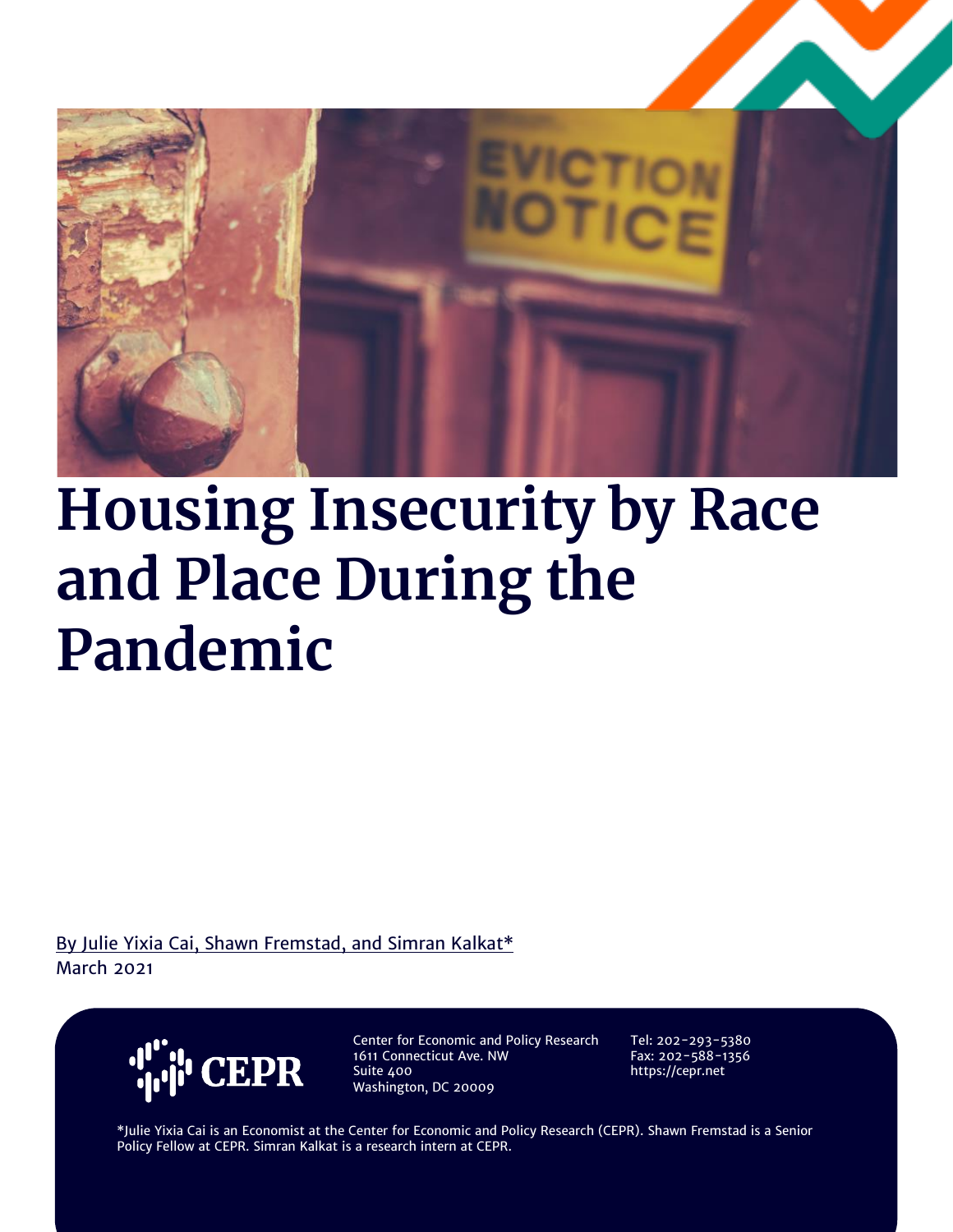### **Contents**

| <b>Contents</b>                                                                        | $\overline{2}$ |
|----------------------------------------------------------------------------------------|----------------|
| Racial and Ethnic Disparities in Housing Insecurity Before and During the Pandemic     | $\overline{4}$ |
| <b>Housing Insecurity Trends Among Households with Children</b>                        | 6              |
| Relationships Between Jobs and Earnings Losses, Household Characteristics, and Housing |                |
| <b>Insecurity During the Pandemic</b>                                                  | 8              |
| Perceived Risk of Eviction and Foreclosure Among Households Behind on Housing Payments | 11             |
| Housing and Food Insecurity Rates Have Been Highest in Southern States and Metro Areas | 13             |
| <b>Discussion</b>                                                                      | 16             |
| References                                                                             | <b>18</b>      |
| Methodology                                                                            | <u>19</u>      |

### **Acknowledgments**

*The authors thank Karen Conner, Sarah Rawlins, and Matt Sedlar for editorial assistance.*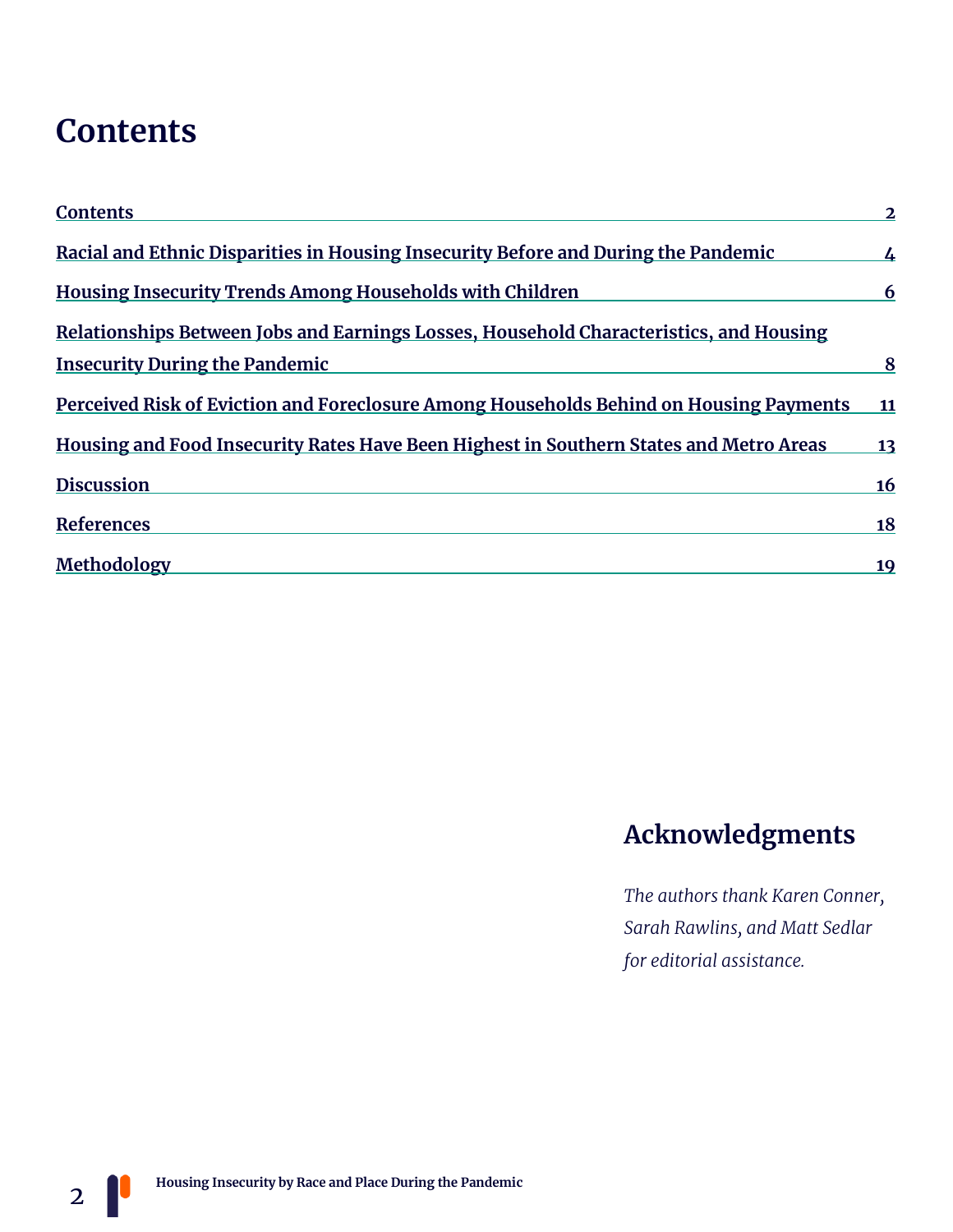In a previous CEPR publication, we documented the increase in housing insecurity during the early months of the pandemic (late April–July 2020). We found particularly large increases in housing insecurity among Black and Hispanic renters. In this report, we update our analysis with data through December 2020, and provide detail on both housing and food insecurity at the state and metropolitan level.

#### Our key findings include:

- Hispanic and Black renters have seen particularly large increases in housing insecurity, with roughly 44 percent of renters in both groups reporting housing insecurity during the pandemic, an increase of about 11 percentage points for Hispanic renters and 7 percentage points for Black renters since 2019.
- Among households with children, racial and ethnic gaps in housing insecurity  $$ between white and Black households and white and Hispanic households — narrowed between 2017 and 2019. But this progress has been lost. Roughly 42 to 43 percent of Hispanic and Black children were housing insecure each week between April and December 2020, and the racial and ethnic gaps in housing insecurity were wider than at any point from 2017 to 2019.
- Renters who lost jobs or earnings were 2.7 times more likely to be housing insecure than their job-stable counterparts, even after controlling for respondents' sociodemographic characteristics. Similarly, mortgage holders who lost jobs or earnings were three times more likely to experience housing insecurity than job-stable mortgage holders. Black households had the highest probability of housing insecurity, while white households had the lowest.
- One-in-five households in the United States were housing insecure  $-$  had no or only slight confidence in being able to make their next rent or mortgage payment  $-$  on average, each week from late April 2020 through December 2020. Renters were much more likely than homeowners to experience housing insecurity (about one-in-three renters experienced housing insecurity compared to about one-in-six homeowners).
- Among renters behind on rent, nearly 47 percent said it was "very likely" or "somewhat likely" that they would have to leave their home because of eviction in the next two months. Among homeowners behind on their mortgage, about 20 percent viewed foreclosure as very or somewhat likely.
- Housing insecurity was most common in the South, particularly in Florida, Louisiana, Mississippi, and Texas. These same states had very high levels of food insecurity. Among the 15 largest metropolitan areas, Miami and Houston had the highest levels of both housing and food insecurity.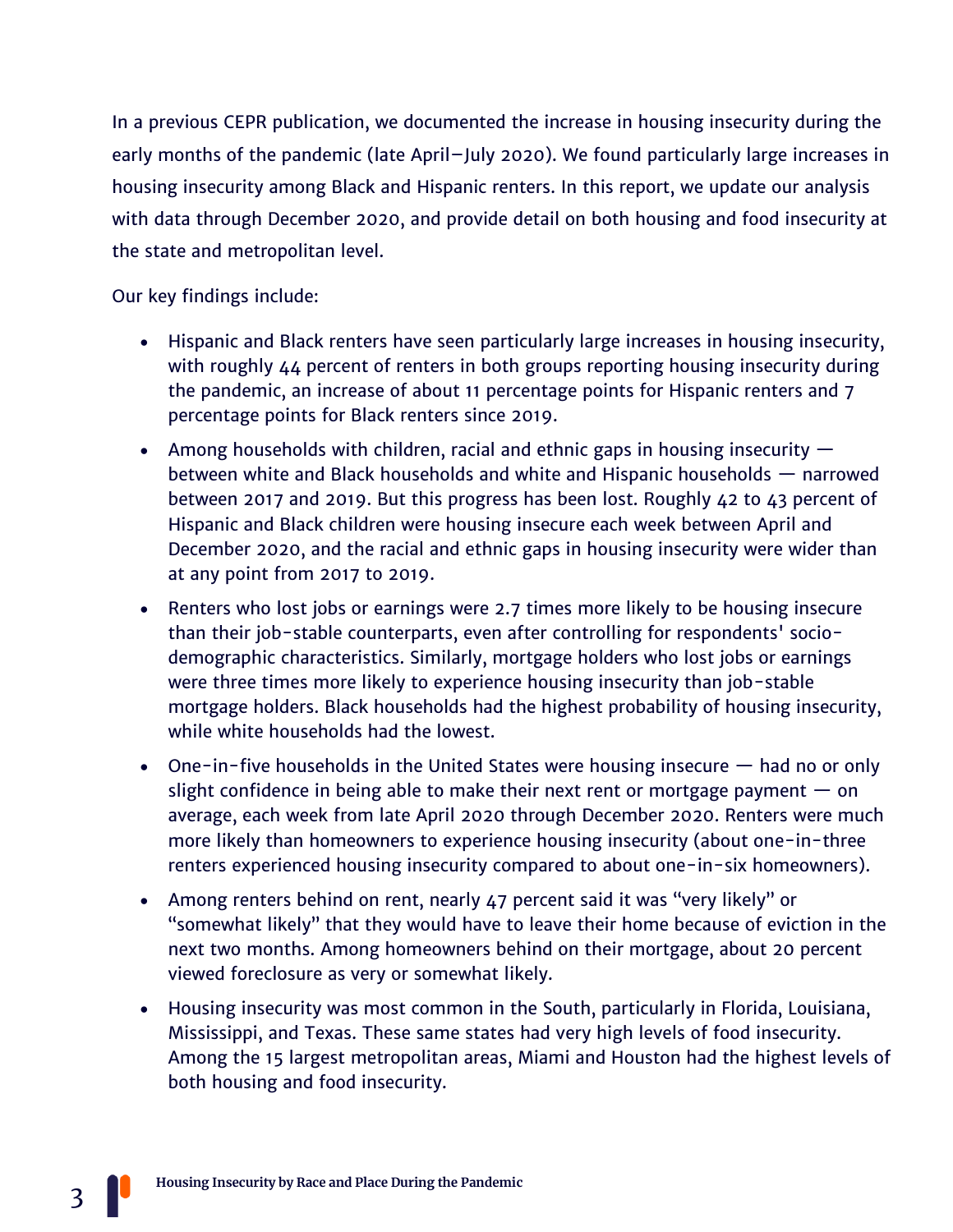The period covered in this report included the implementation of the CARES Act, signed into law on March 27, 2020, and the first broadly applicable national moratorium on evictions for nonpayment of rent, issued by the Centers for Disease Control on September 4, 2020. These federal measures, along with ones adopted in some states and cities, undoubtedly helped millions of people stay in their homes during the pandemic. Yet, housing insecurity remained very high during this period, and renters and homeowners who were unable to pay their rent or mortgages continued to accrue housing debt.

A subsequent COVID-19 relief bill, signed into law on December 27, 2020, extended the eviction moratorium and provided \$25 billion in emergency rental assistance**<sup>1</sup>** . The American Rescue Plan Act, signed into law on March 11, 2021, included another \$27.4 billion for rental assistance plus additional funding for homeowners, people experiencing homelessness and other housing-related services and assistance**<sup>2</sup>** . Further research will be needed to document trends in housing insecurity after these measures are fully implemented.

## **Racial and Ethnic Disparities in Housing Insecurity Before and During the Pandemic**

As **Figure 1** displays, on average, nearly one-in-three renters experienced housing insecurity each week from late April 2020 through December 2020. Among homeowners, about onein-six were housing insecure, a figure roughly the same as in the 2019 Survey of Household Economics and Decision-making (SHED).<sup>3</sup> The lack of an increase in housing insecurity among homeowners overall may be surprising but is likely due to differences between renters and homeowners, including in demographic and job-related factors, and differences in the surveys.

As shown in Figure 1, there is a clear widening of housing insecurity by race and ethnicity among both renters and homeowners. In 2020, approximately 43 percent of Hispanic renters

**<sup>1</sup>** National Low-Income Housing Coalition 2020.

**<sup>2</sup>** National Low-Income Housing Coalition 2021.

**<sup>3</sup>** The methodology section provides more details about the variable definition and construction.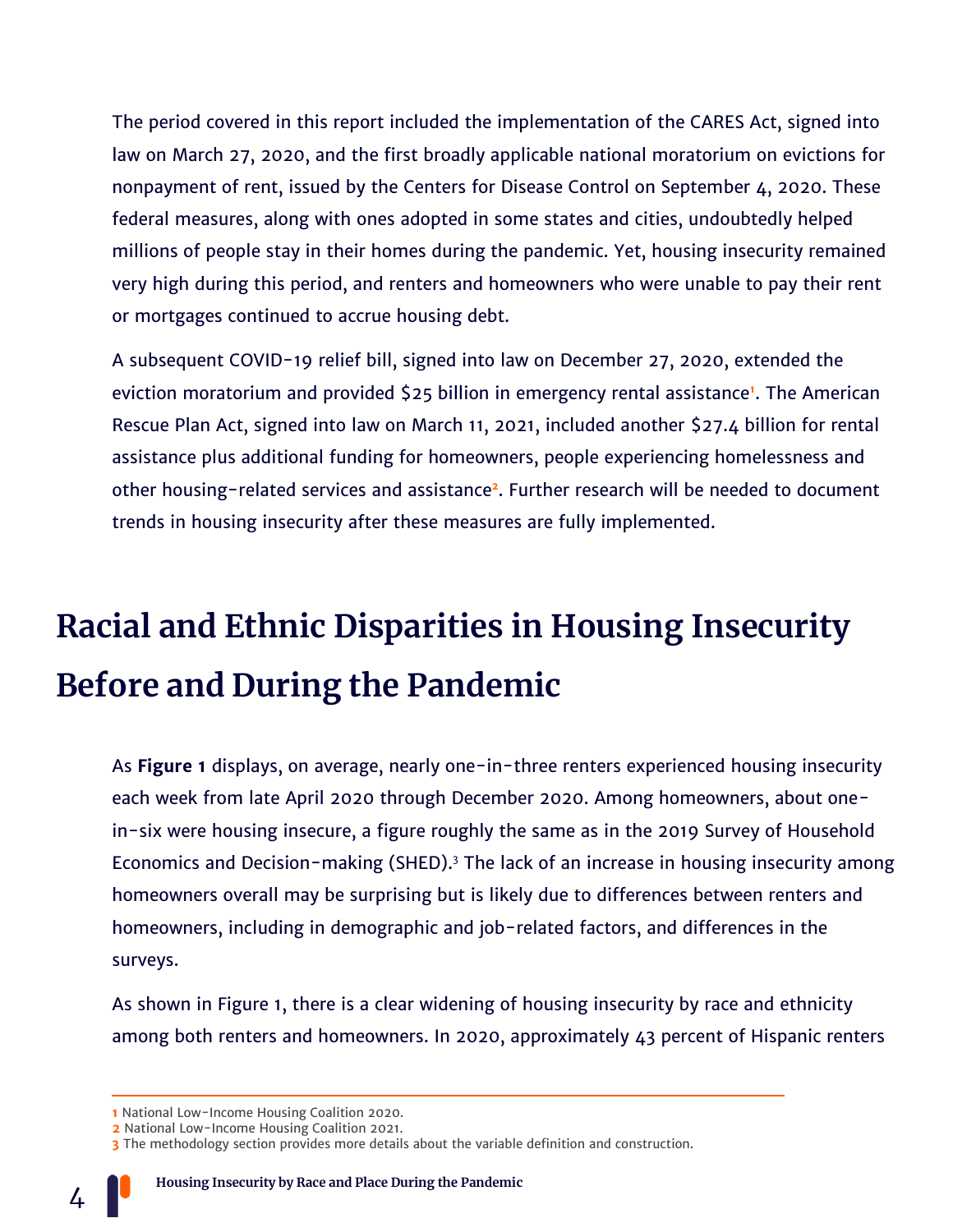and 44 percent of Black renters were housing insecure, up by about 11 percentage points and 7 percentage points, respectively, since 2019. Among Hispanic homeowners, insecurity also increased between 2019 and 2020, but much more modestly.



**Source:** Authors' calculations based on Census Bureau's HPS (2020) and SHED (2017-2019).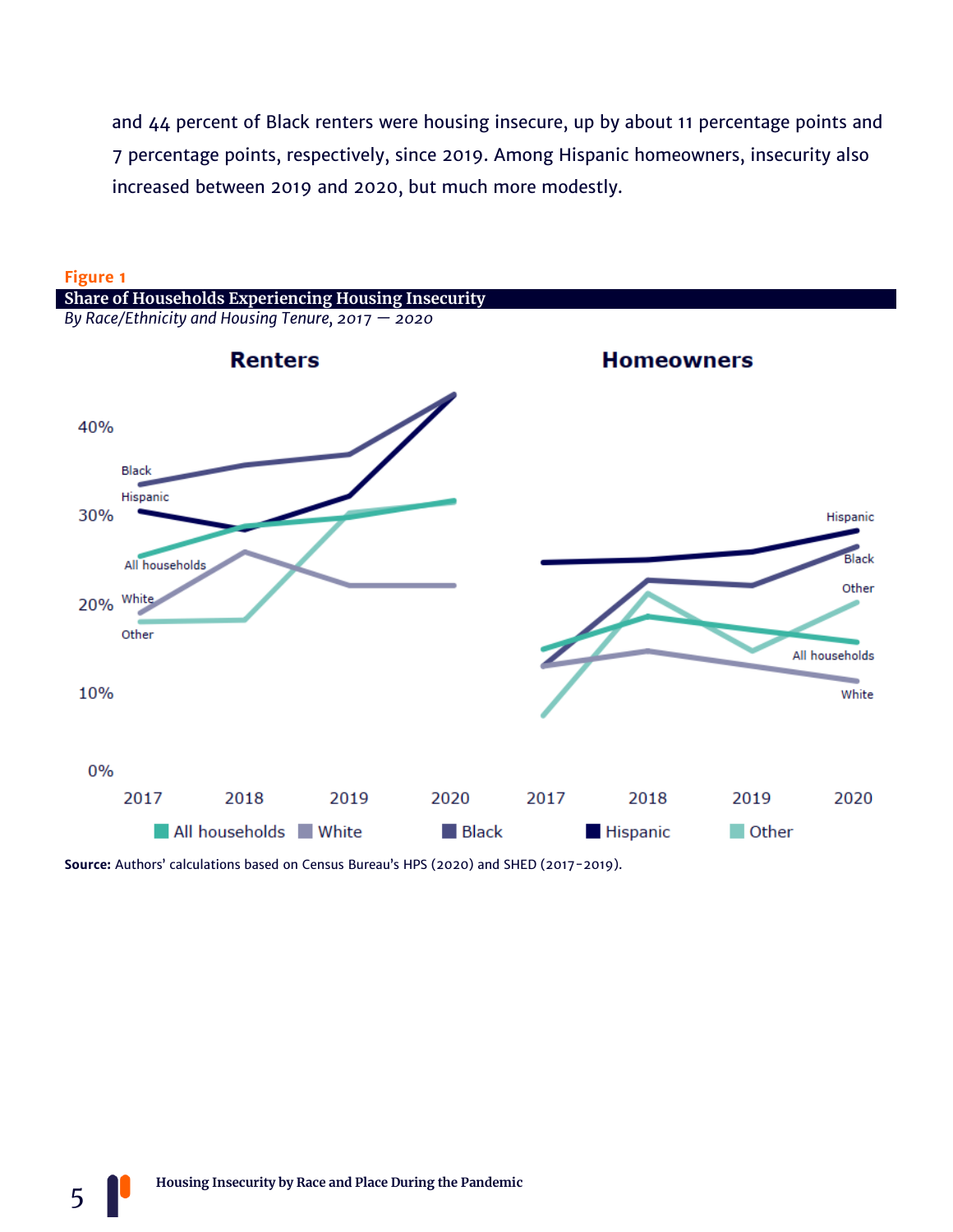## **Housing Insecurity Trends Among Households with Children**

**Figure 2** shows housing insecurity among households that include one or more children (in this figure, renters and owners are combined). In the three years before the pandemic, the housing insecurity gaps between white and Black and white and Hispanic households narrowed. But during the past several months this progress was lost, and these gaps are now greater than in prior years with roughly 42 to 43 percent of Hispanic and Black households with children experiencing housing insecurity. Over the past three years, the housing insecurity gap between white and Black and white and Hispanic households with children has ranged from 15 to 20 percentage points; this has increased to 24 percentage points because of recent job losses.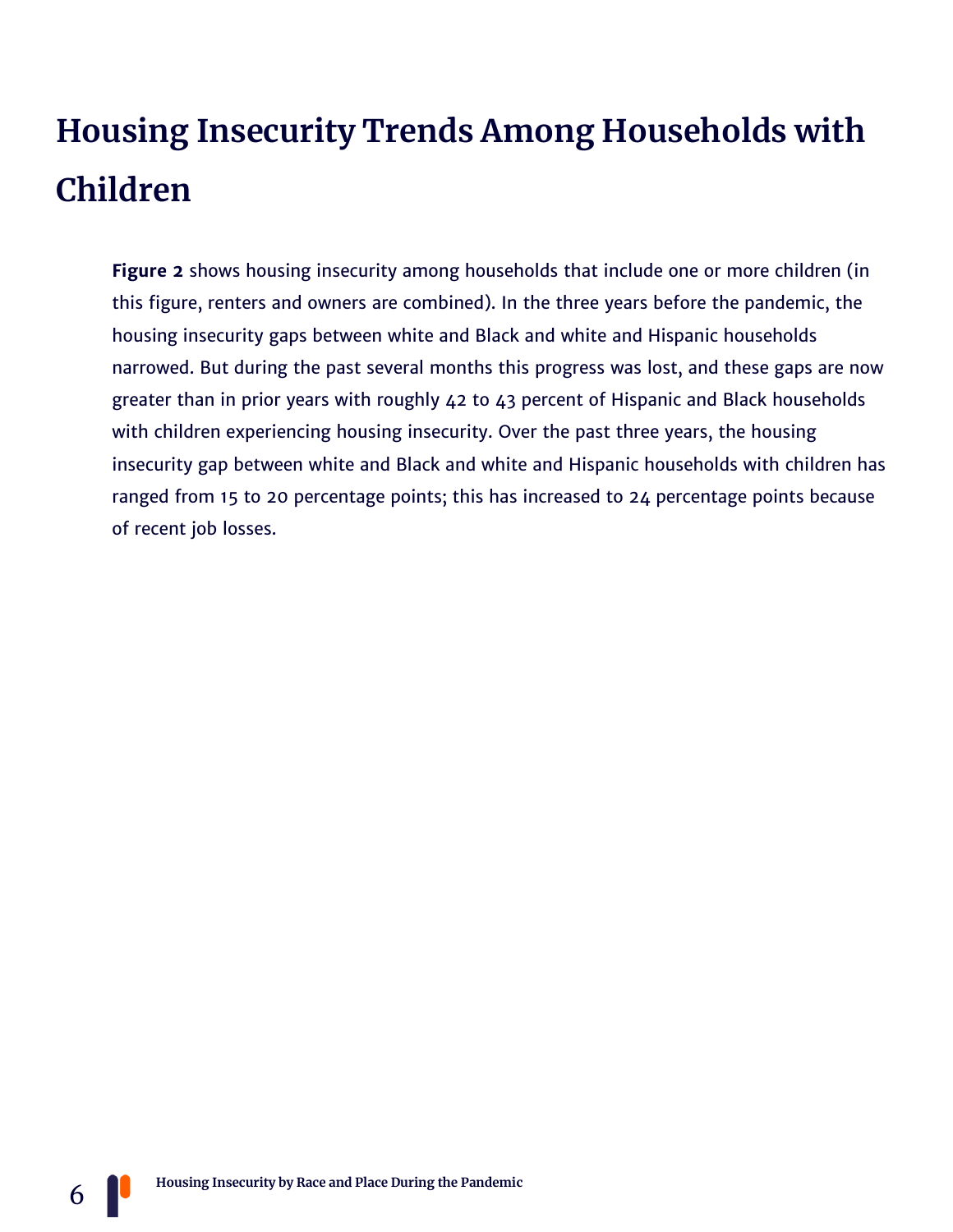#### **Figure 2**

7

**Childhood Housing Insecurity**

*By Race/Ethnicity*



**Source:** Authors' calculations based on Census Bureau's HPS (2020) and SHED (2017-2019).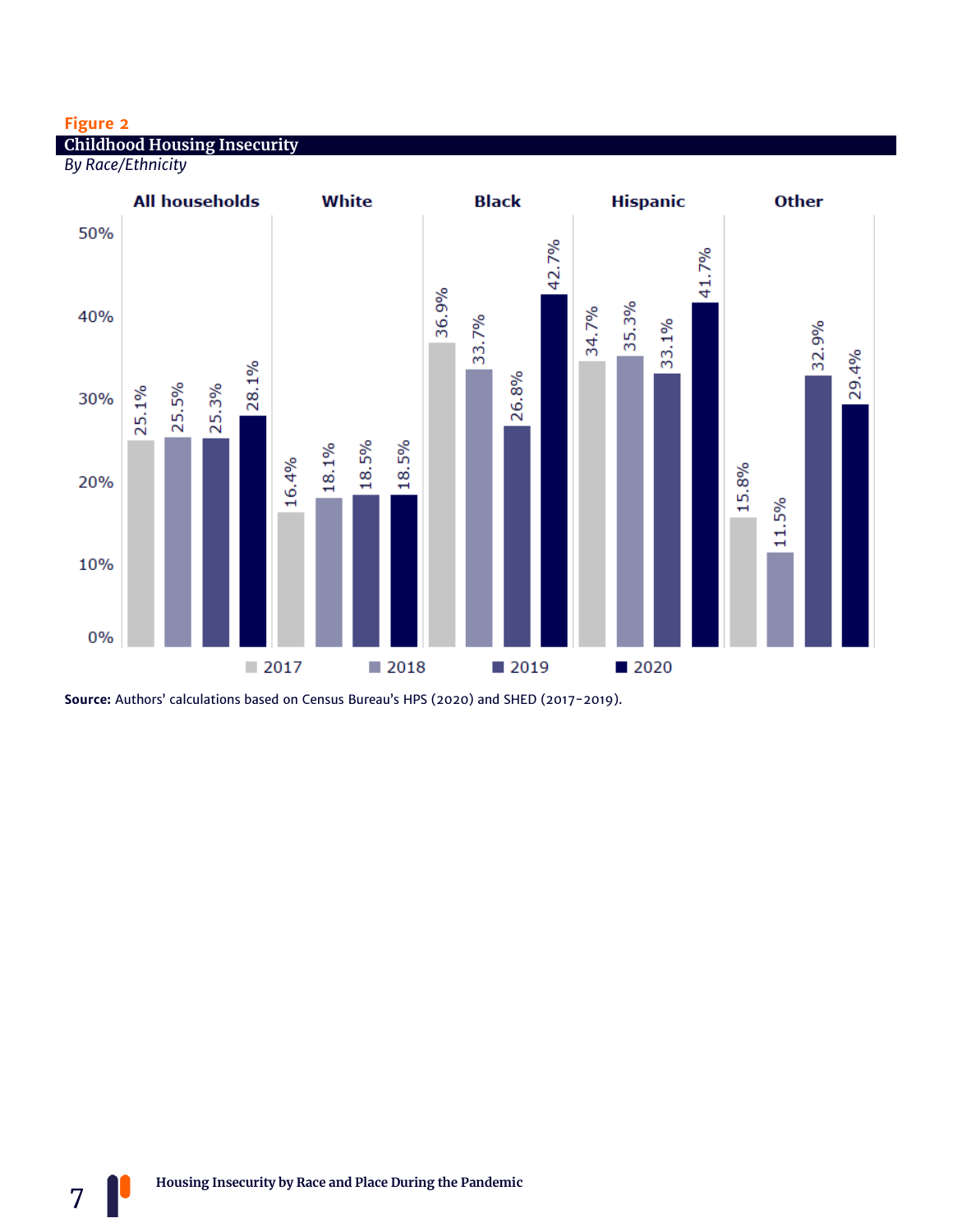## **Relationships Between Jobs and Earnings Losses, Household Characteristics, and Housing Insecurity During the Pandemic**

Logistic models are applied to estimate the relationship between a households' characteristics and two measures of housing insecurity from August 2020 to December 2020: (1) not caught up on rent or mortgage (past insecurity), and (2) having no or only slight confidence in paying next month's rent or mortgage, including having already deferred, or planning to defer, the upcoming payment (future insecurity). An odds ratio greater than one suggests that the likelihood of the outcome was higher than in the reference group; values less than one indicate a lower likelihood of the outcome compared to the reference group.

As shown in **Figure 3**, households in which someone has lost a job or employment income since the beginning of the pandemic had considerably higher odds of housing insecurity than those without recent job or earnings losses. Renters who had lost jobs or earnings had 2.7 times higher odds of housing insecurity than their job-stable counterparts.

Similarly, low-income households, non-white people, and households with children generally all had higher odds of housing insecurity compared to their reference groups (respectively, households with incomes of \$50,000–\$99,999, white households, and households without children).

When asked about their confidence in paying next month's rent or mortgage, the odds of Hispanic households feeling less confident were about 70 percent higher than those of their white counterparts regardless of housing tenure. The odds for Black renters were even higher, more than twice that of white renters who may struggle with rent payment. Renter households with children had significantly higher odds (75 percent) of falling behind on rent or lacking confidence in upcoming payments, compared with childless households.

Among owner-occupied households, having children increases the odds of housing hardship by about 50 percent. Unsurprisingly, the most financially disadvantaged households, regardless of housing tenure, exhibit exceptionally higher odds of falling behind on housing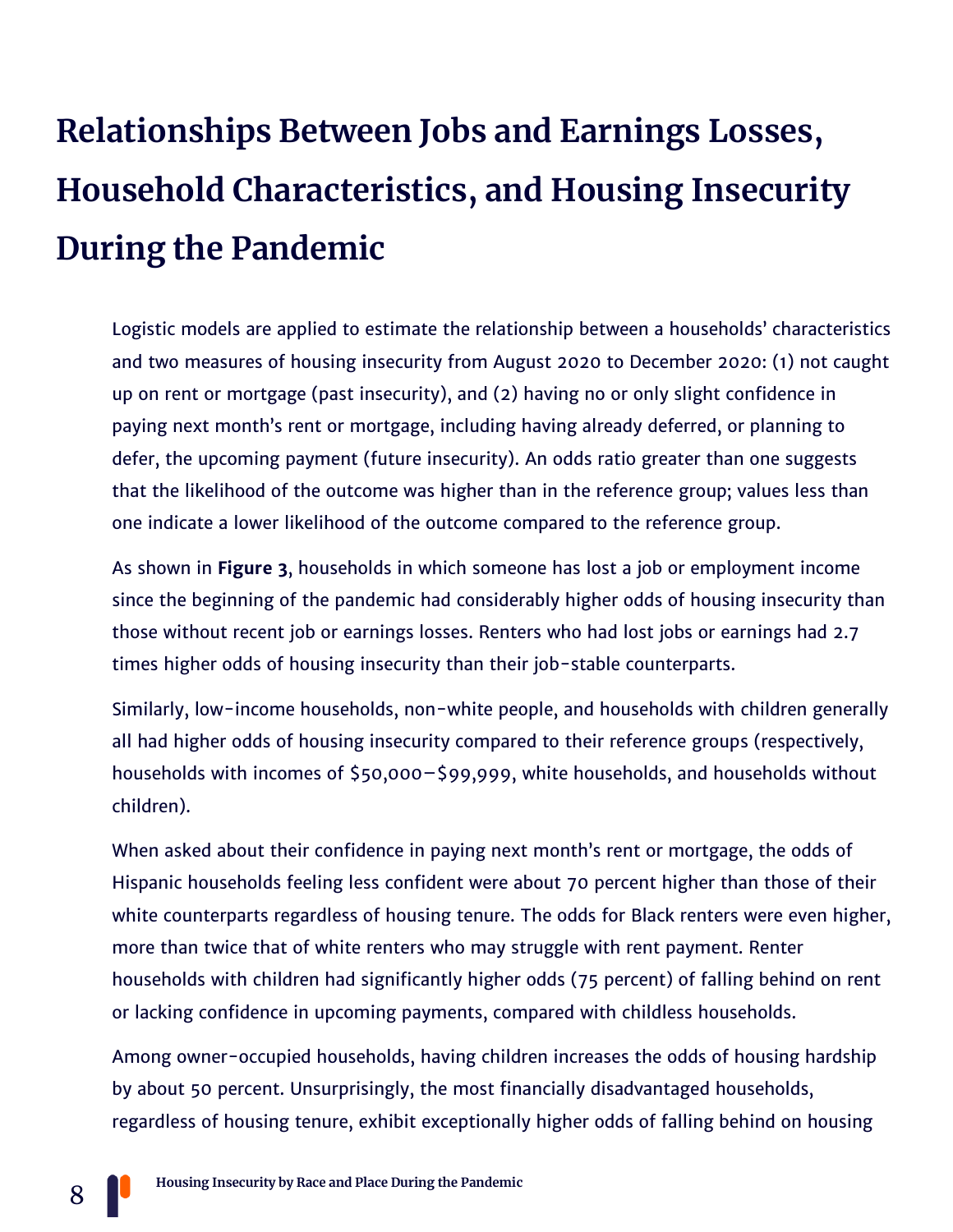costs (about two times greater), or lacking confidence about upcoming payments (nearly three times greater), than those with annual incomes between \$50,000 and \$99,999.

One striking finding shown in Figure 3 is that homeowners have not been immune to the pandemic's adverse effects on housing security, despite the seemingly stable overall trend shown in Figure 1. Homeowners who have lost employment income between August 2020 and December 2020 (or live with someone who has) are roughly three times as likely to report mortgage payment difficulties as homeowners who have not lost jobs. Similarly, the odds of lacking confidence about mortgage payments or deferring payments are approximately 2.5 times higher for Black homeowners compared to their white counterparts.



#### **Likelihood of Being Housing Insecure** *By Race/Ethnicity, Education, Income, Employment Sector, and Other Factors*

**Source:** Authors' analysis of the HPS. Models also adjust for respondents' age and state indicators. Non-significant results (p>.05) are marked with ^.

9

**Figure 3**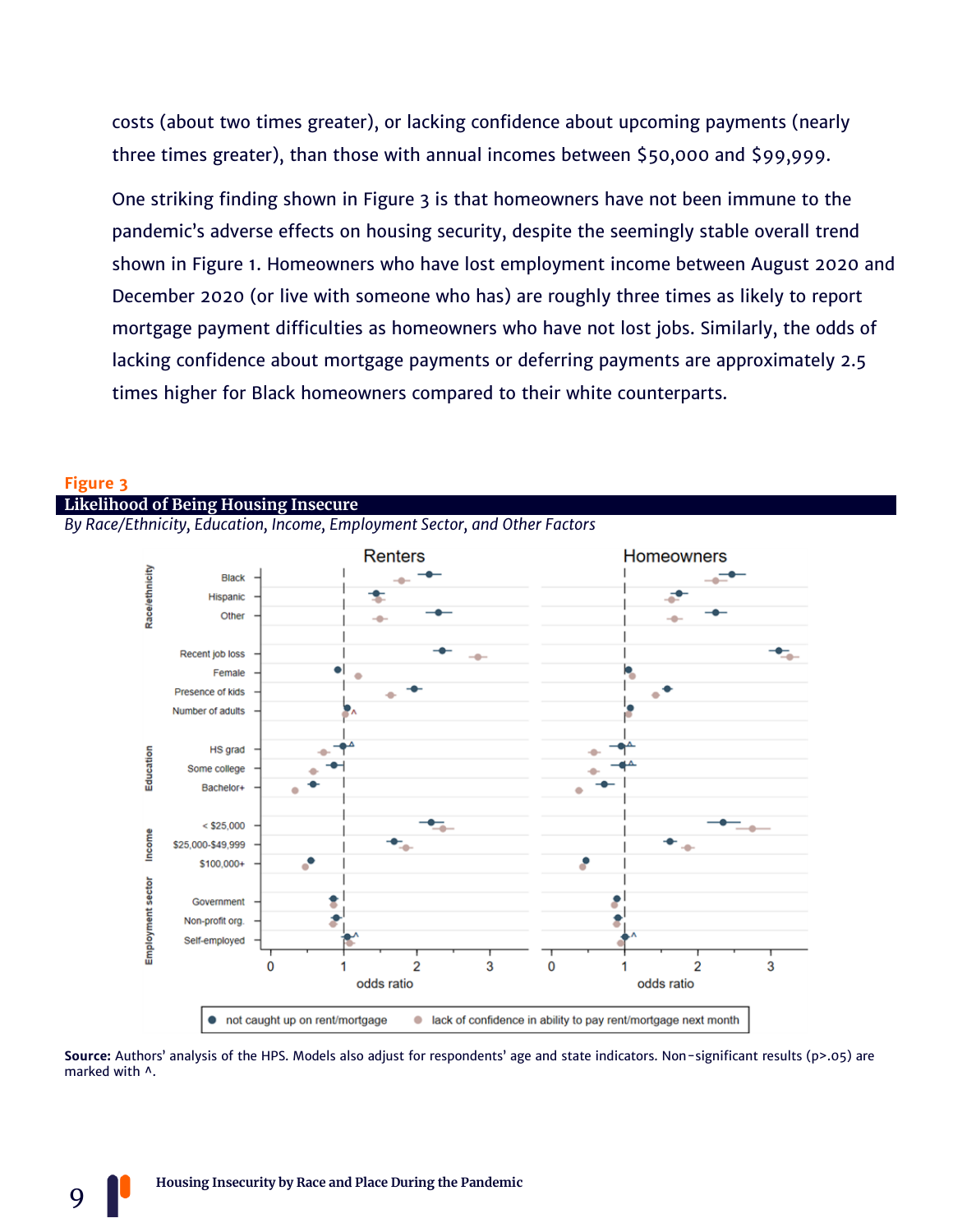Finally, this report examines whether racial and ethnic differences in housing insecurity (pooling renters and homeowners) vary by respondent's gender while controlling for various other characteristics, including age, education, presence of children in the household, household size, income category, employment status, employment sector, and state of residence.

As **Figure 4** shows, there exist large racial differences in housing hardship. Black men have the highest probability of housing insecurity (0.22), while white men have the lowest, with the difference being about 12 percentage points. Black women are just behind Black men in terms of risk. Next are other racial or ethnic groups (0.20), and then, all with roughly similar risks, are Hispanic men and women.



**Source:** Author's analysis of the HPS. Model also adjusts for respondents' age, education, presence of children in household, household size, income level, employment status, employment sector and state indicators.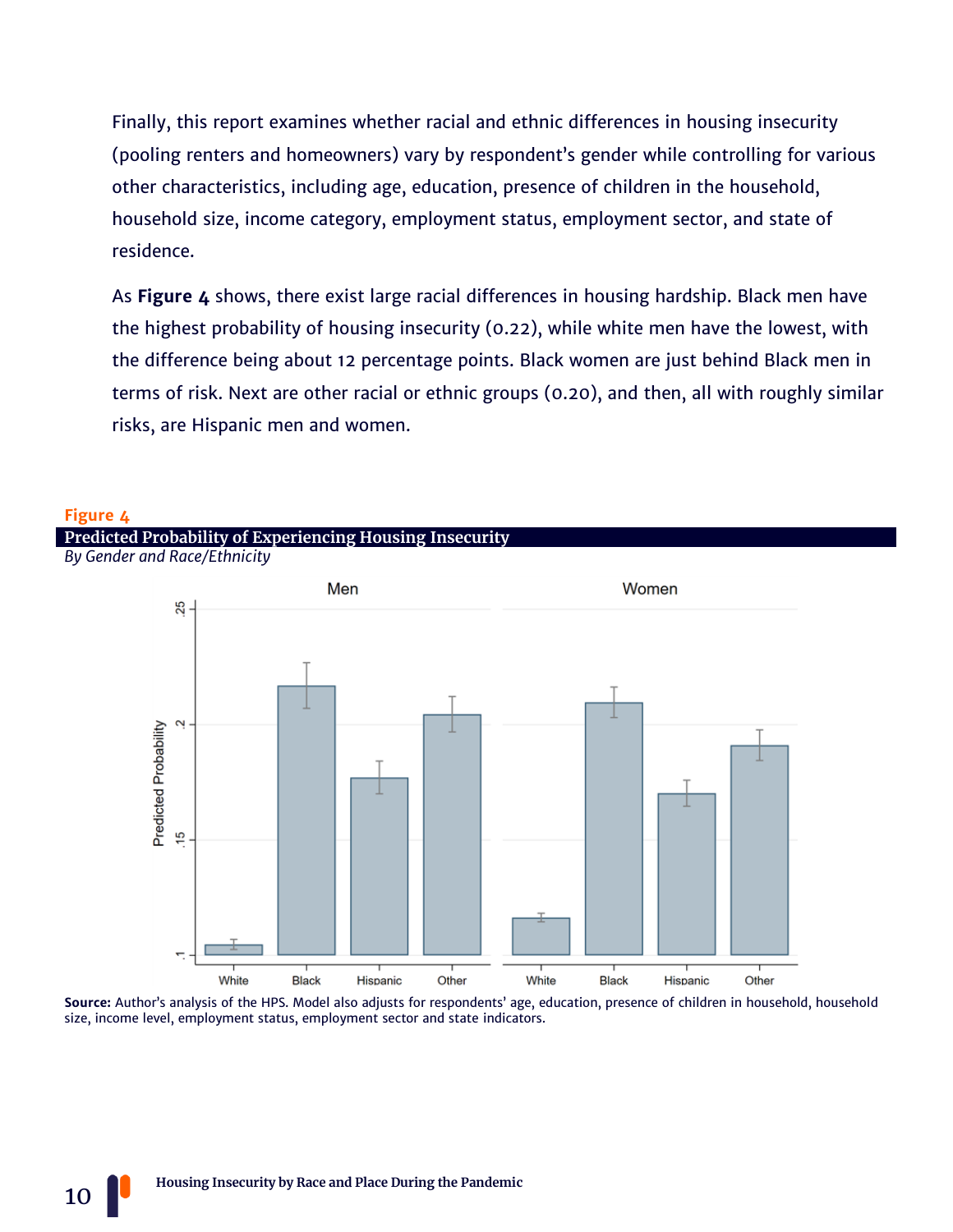## **Perceived Risk of Eviction and Foreclosure Among Households Behind on Housing Payments**

Between August and December 2022, 17 percent of renter households reported being behind on rent and 10 percent of households with mortgage were behind on their mortgage payments. Among people in renter households behind on rent, nearly half (47 percent) said it was "very likely" or "somewhat likely" that they would have to leave their home because of eviction in the next two months. Among homeowners behind on their mortgages, 20 percent thought it was very or somewhat likely to have to leave their home because of foreclosure.

**Figure 5** shows the percentage of renters and homeowners (among those who were behind on their rent or mortgage) in each state who thought they were very or somewhat likely to have to leave their home in the next two months. Perceived risk of eviction was generally higher than the national average in the South and lower than the national average in most states in the Northeast and West. Notable exceptions include Ohio and Pennsylvania where the perceived risk was higher than average. Among homeowners behind on their mortgage, there is no clear regional pattern. New York stands out as having relatively high levels of housing insecurity, but relatively low perceived risk of eviction or foreclosure.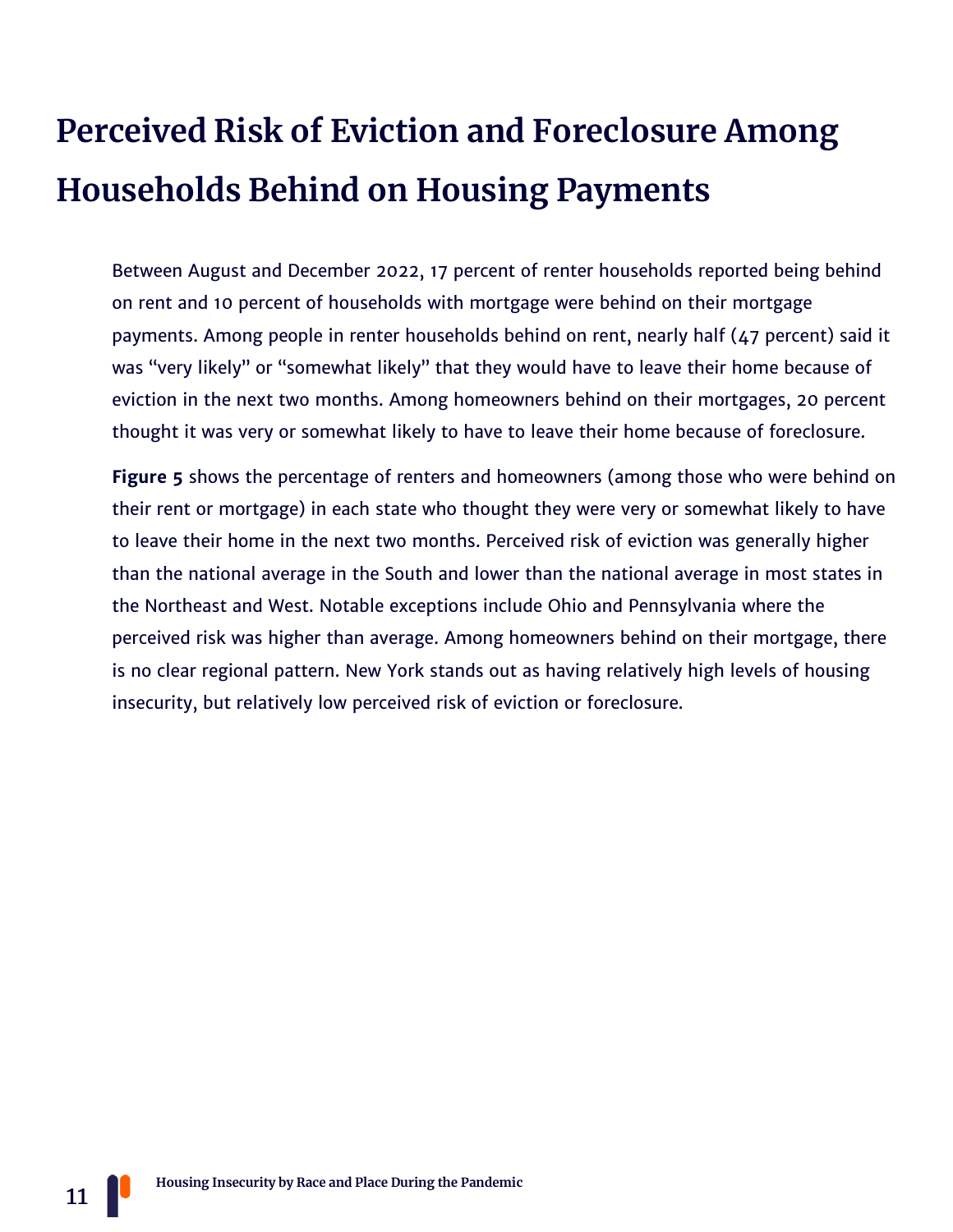#### **Figure 5**

#### **State Level Eviction and Foreclosure**

*August to December 2020*



**Source:** Authors' calculations based on Census Bureau's HPS (2020).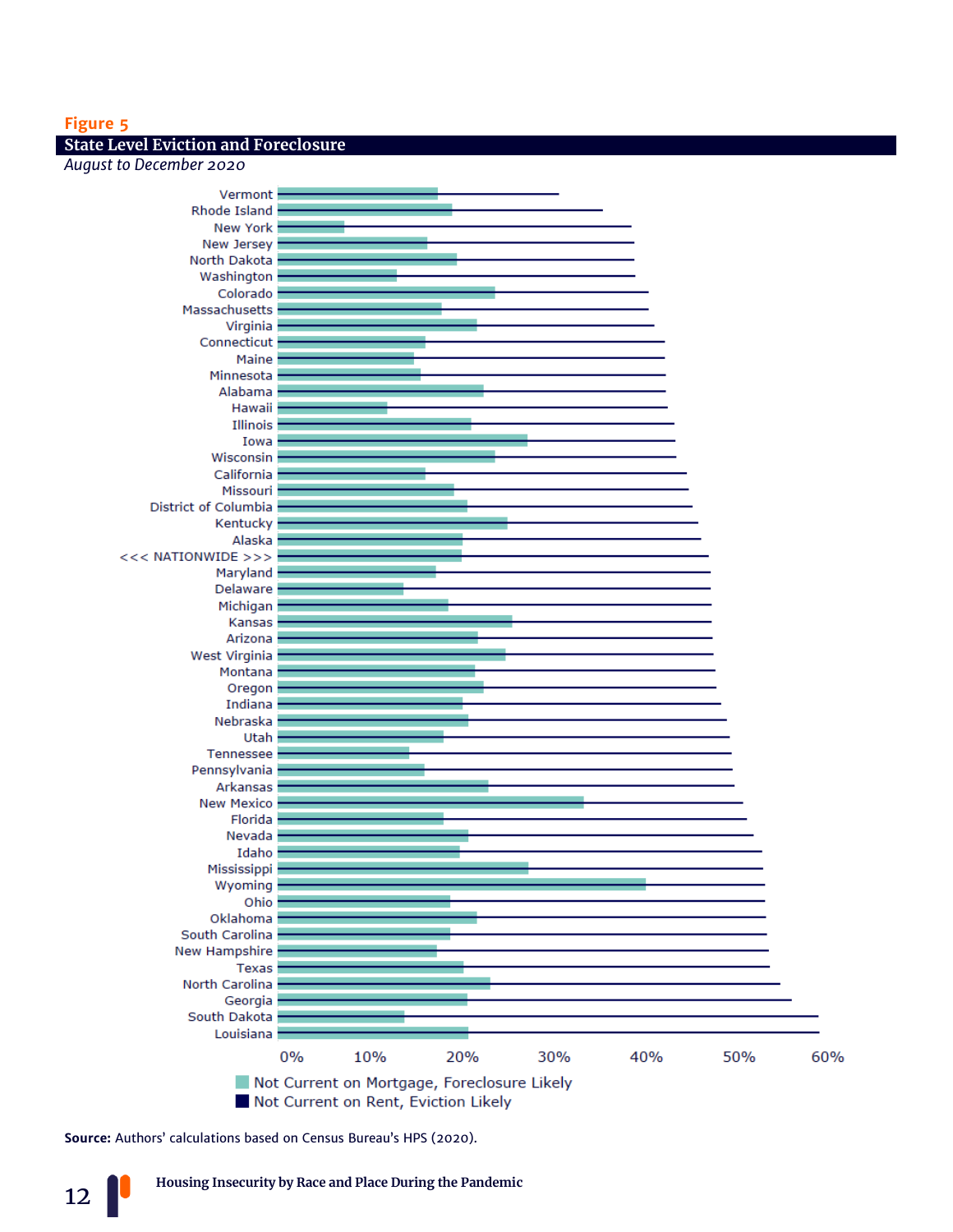## **Housing and Food Insecurity Rates Have Been Highest in Southern States and Metro Areas**

Both housing and food insecurity vary considerably by state. Among adults contributing to rent or mortgage payments, 20 percent nationwide said they had no or slight confidence in making the upcoming payment on time or that the payment would be delayed. As **Figure 6** shows, the highest state-level rates of housing insecurity were in the South, especially in Mississippi (31 percent), Louisiana (29 percent), Texas and Florida (both 28 percent). Among non-Southern states, housing insecurity was particularly high in Nevada (26.6 percent), New York (26.3 percent), and New Jersey (25.6 percent). In Georgia and California about one-infour adults were housing insecure.

#### **Figure 6**

**Housing Insecurity Rates Highest in the South** *Percent of Adults Experiencing Housing Insecurity by State, April to December, 2020.*



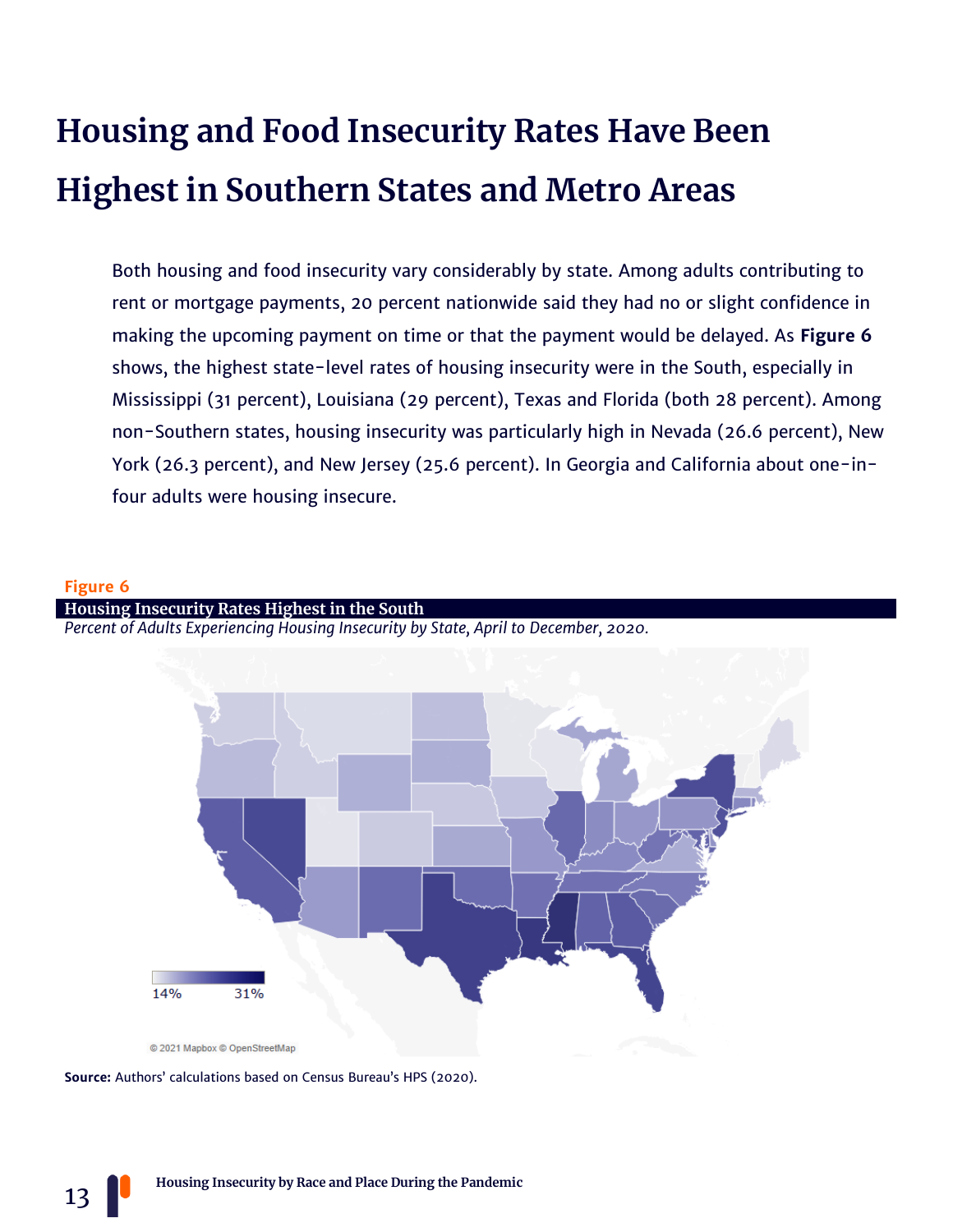Food insecurity  $-$  defined as sometimes or often not having enough food to eat  $-$  has been lower than housing insecurity during the pandemic and follows a similar pattern across states (see **Figure 7**). The percentage of adults experiencing food insecurity was highest in the Southern region (average 14 percent) compared to coastal areas (11 percent) or the Midwest (10 percent). Mississippi, Louisiana, and Texas again had the highest food insecurity rates (18 percent, 17 percent, and 15 percent, respectively). Food insecurity was also relatively high in West Virginia, New Mexico, and Florida.

#### **Figure 7**

 $14$ 





**Source:** Authors' calculations based on Census Bureau's HPS (2020).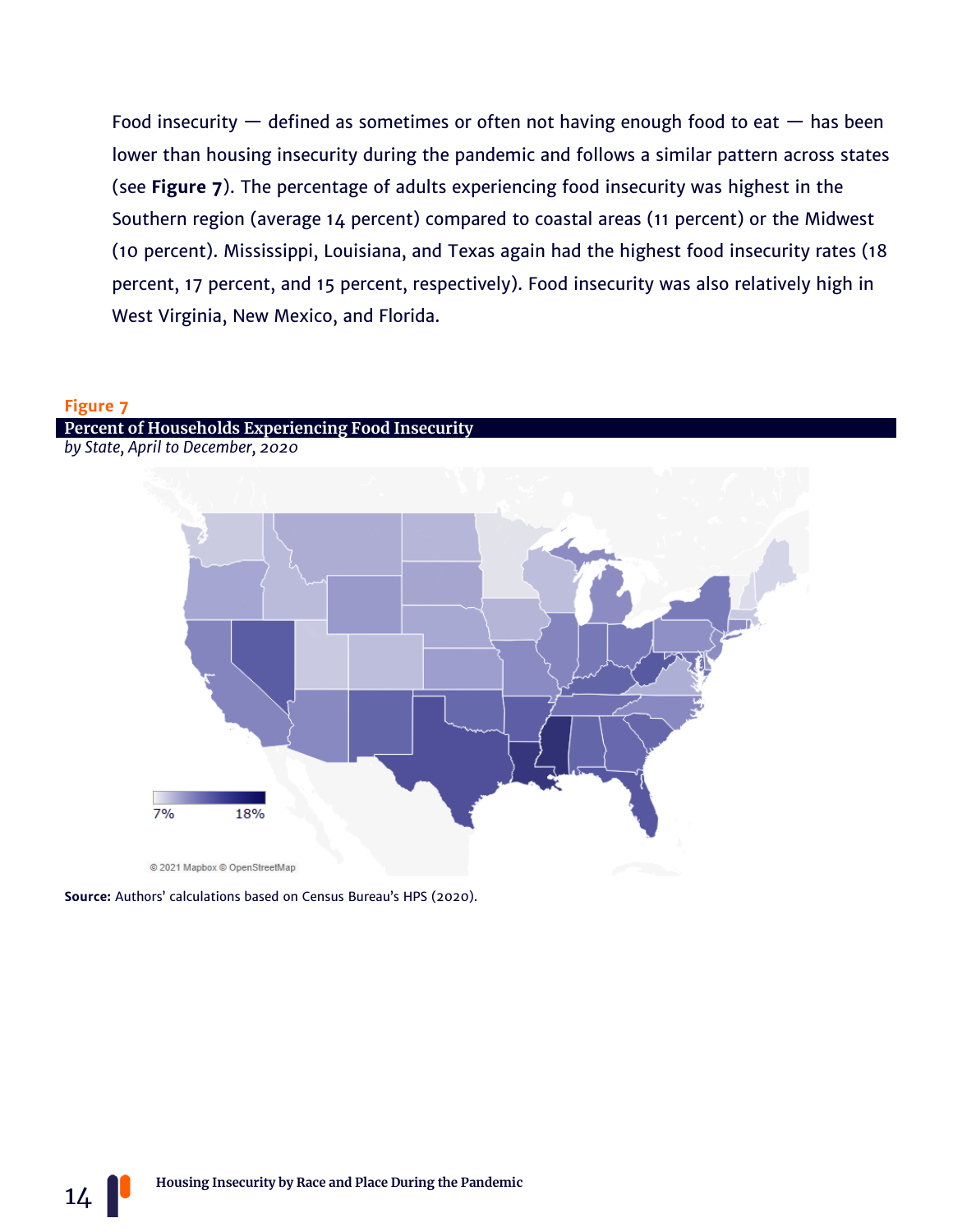In **Figure 8**, we summarize the percentage of respondents experiencing housing or food insecurity in the 15 largest metropolitan statistical areas. As with the states, housing insecurity is substantially higher than food insecurity in all the metro areas. Houston and Miami had particularly elevated levels of food and housing insecurity. Housing insecurity was also relatively high in the metro areas of southern California (including Los Angeles and Riverside) and New York metropolitan area, with about 28 percent to 29 percent of residents reporting that they were not confident about next month's payment. Housing and food insecurity were lowest in Seattle and Boston.

#### **Figure 8**



**Source:** Authors' calculations based on Census Bureau's HPS (2020).

15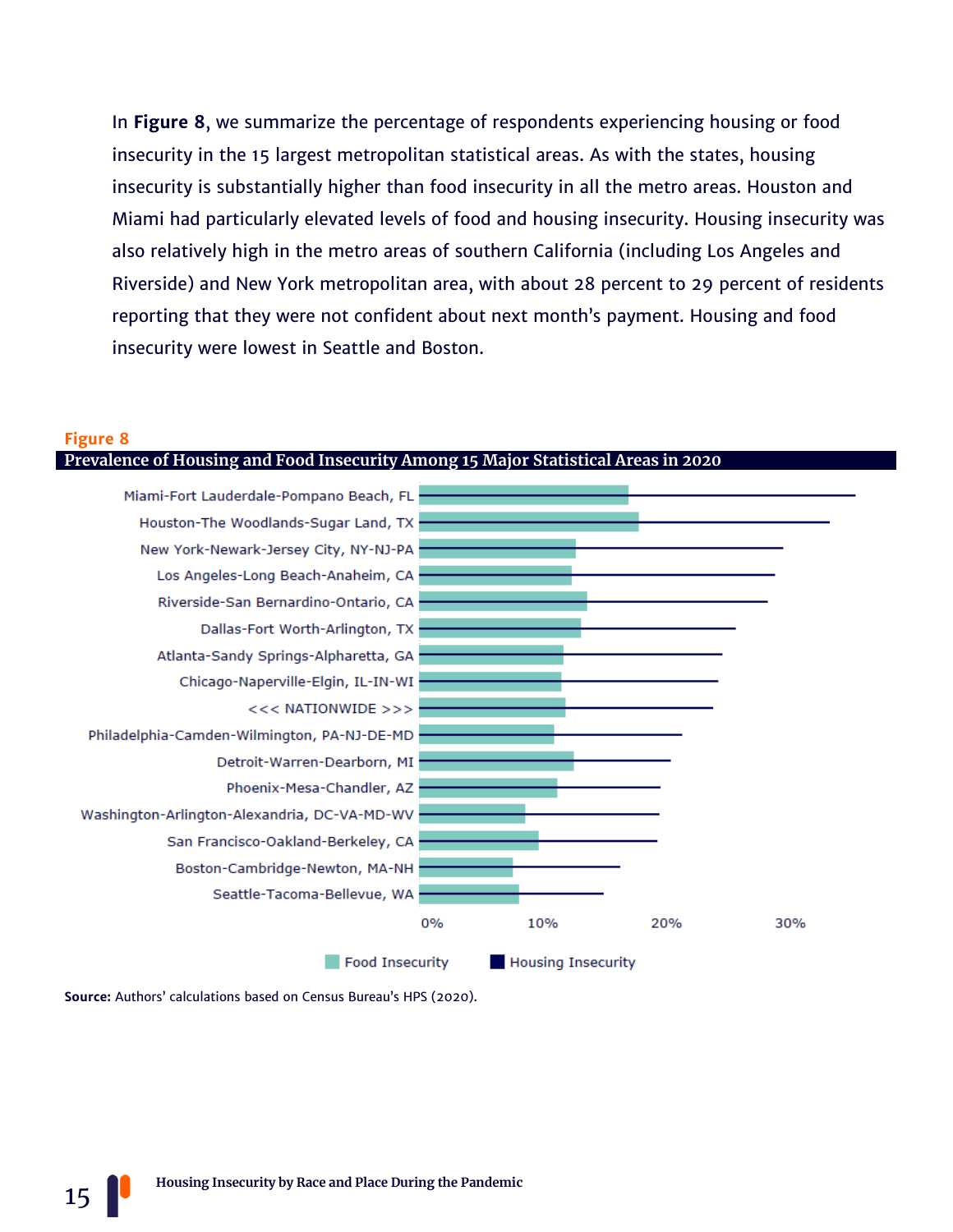### **Discussion**

As a result of the pandemic and the associated economic crisis, millions of renters and homeowners fell behind on their housing payments in 2020. Housing insecurity is much higher today, particularly among renters, than before the pandemic. Hispanic renters have seen the largest upward surge in housing insecurity since last year, followed by Black renters. The pandemic has erased the mildly declining patterns of housing insecurity among households with children over the past three years and widened the disparities across racial and ethnic groups seen since 2017.

It is worth noting that due to differences between the SHED and the Census Bureau's Household Pulse Survey (HPS) surveys, as well as the experimental nature of the HPS, the trends documented in this preview may not fully reflect the exact magnitude of rising housing insecurity during the pandemic. A consistent survey that used the same methods and questions from 2017 through 2020 might show larger changes in housing insecurity between 2019 and 2020, including for white renters and homeowners. However, the overall picture is clear: households that have lost jobs and employment income during the initial months of the pandemic are much more likely to be housing insecure than job-stable households, and racial and ethnic gaps in housing insecurity have widened.

Our analyses that adjust for a range of demographic and other factors further confirm this pattern. Recent household job or earnings losses are significantly associated with housing insecurity. Members of racial or ethnic groups are more likely to be housing insecure. This finding holds for both renters and homeowners. Among owner-occupied households, the odds of skipping last month's or lacking confidence for next month's housing payment for Black households is nearly twice that for Hispanics, when compared to their white counterparts. Measures that could prevent foreclosure for homeowners are as important as any rent relief that would help stabilize renters' financial situations.

Combining data on renter- and owner-occupied households, we find that a typical Black household (irrespective of the respondent's gender) has a much higher probability of experiencing housing insecurity, even after adjusting for other individual or household characteristics. As a result, the crisis is likely to increase the debt burdens on Black renters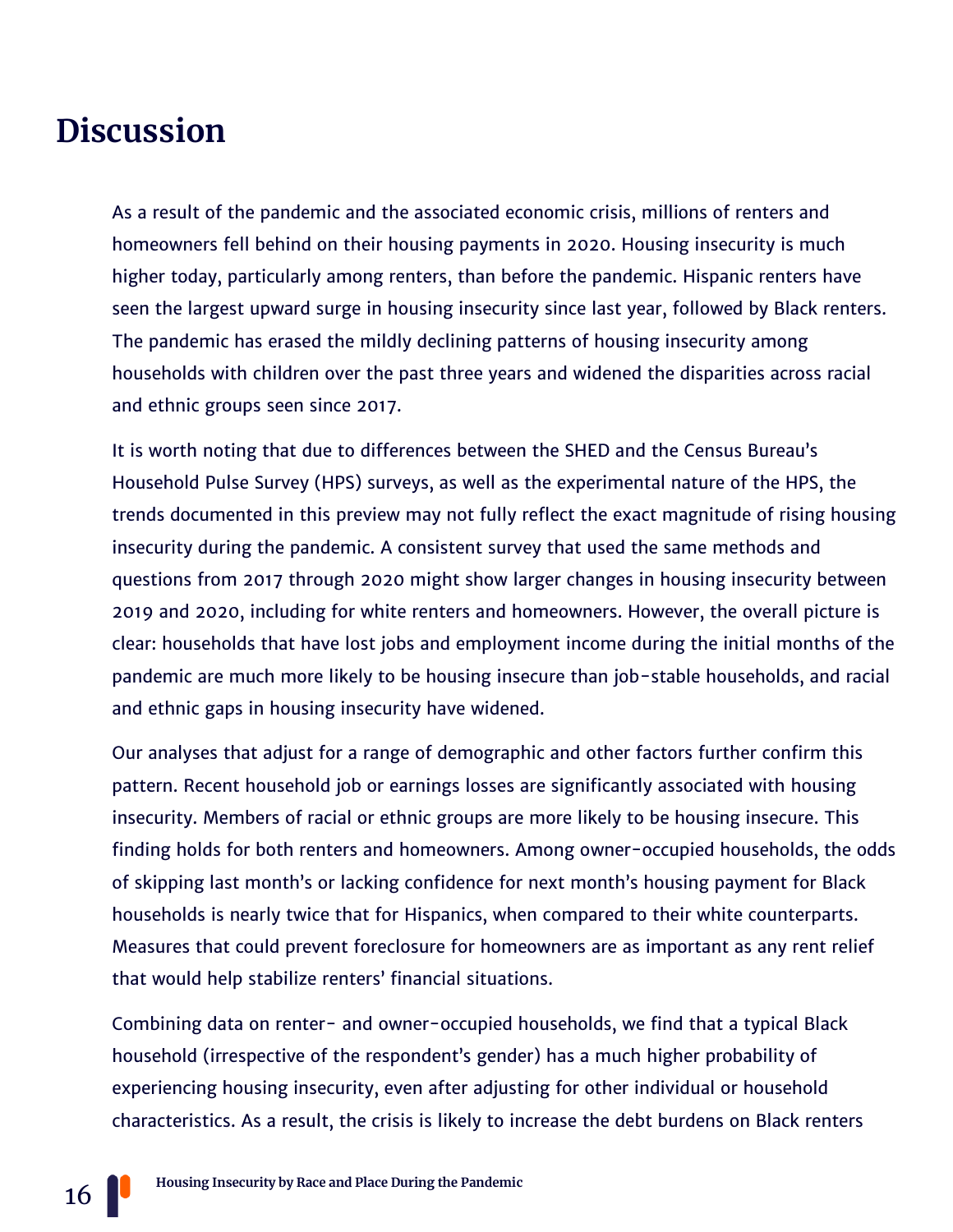and homeowners, increase the number who are evicted or end up in foreclosure, and reduce the ability of Black renters to purchase homes. The combined result is likely to be a widening of the already well-documented racial wealth gap.

Rent and mortgage payments that are deferred or otherwise unpaid become debts that households remain liable for, even during periods covered by federal, state, or local moratoria on evictions and foreclosures. As households that missed or deferred payments gradually work to get back to their financial floor, they will be saddled with large debts. These will be particularly unmanageable for the millions of low-income households that were costburdened even in the best of recent times.

The COVID relief packages passed by Congress in December 2020 and March include over \$50 billion in new temporary rental assistance as well as additional funding for homeowner assistance, people experiencing homelessness, and other housing-related services and assistance. In the coming months, much will depend on how successfully these provisions are implemented by public officials.

While these immediate relief efforts are essential, it is important to remember that housing insecurity was a major problem *before* the pandemic. As we have previously documented, just over half of all renters with incomes below \$50,000 were housing-cost burdened — spend more than 30 percent of their income on housing  $-$  before the pandemic.<sup>4</sup> Over the last two decades, the percentage of households that rent has risen as has the percentage of renter households who are burdened by housing costs.

Today, most low-income renters and low-income homeowners spend more than half of their income on housing. Large-scale, permanent solutions are needed to address these longstanding problems. These solutions include universal housing assistance, expanding public and social housing, strengthening tenants' rights, creating community land trusts and land banks in disinvested communities, and combating exclusionary zoning and segregation.

**<sup>4</sup>** Cai and Fremstad 2020.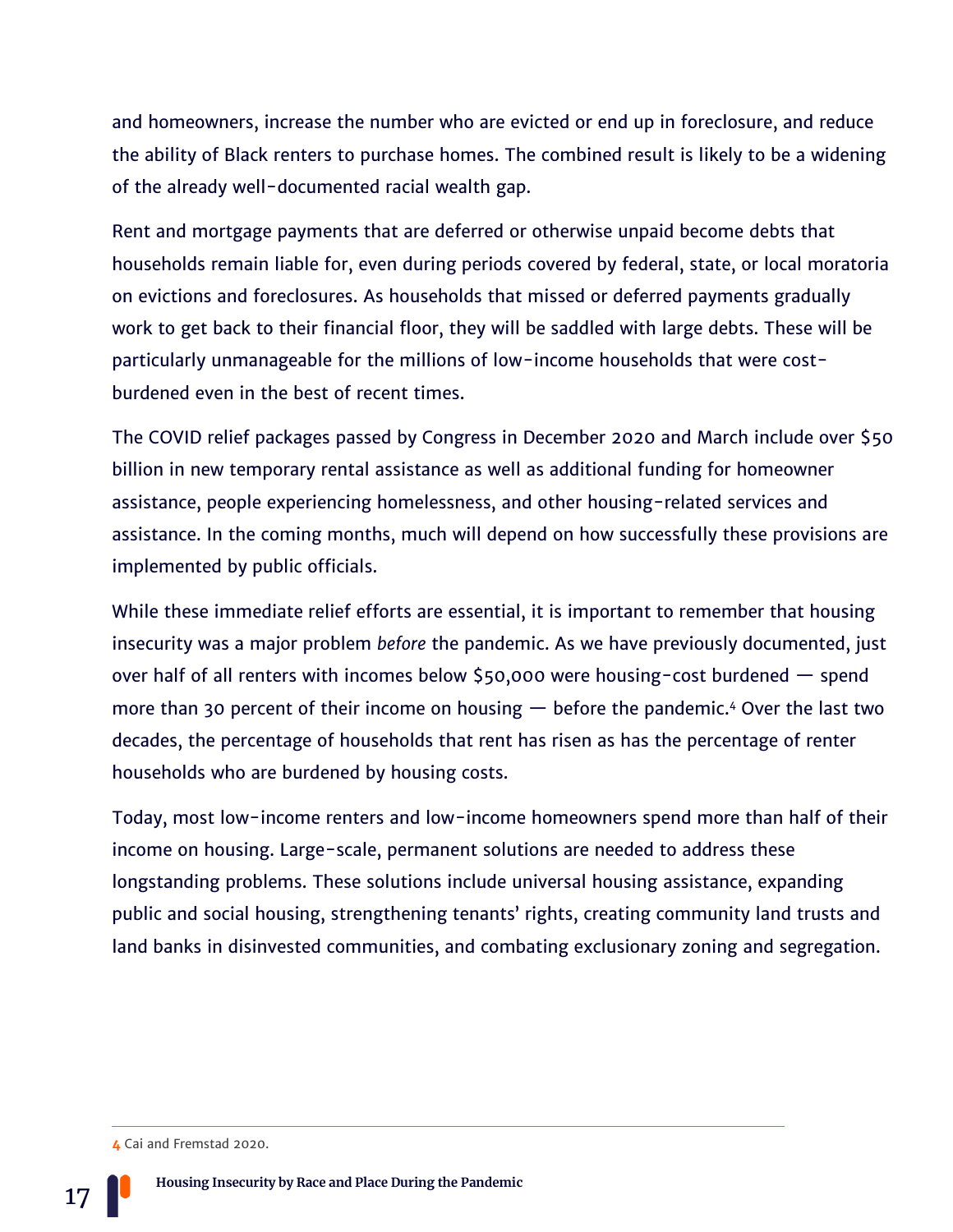### **References**

- Cai, Julie Yixia, and Shawn Fremstad. "Housing Affordability and Insecurity Before and During the Pandemic." Center for Economic and Policy Research, September 29, 2020. [https://cepr.net/housing-affordability-and-insecurity-before-and-during-the](https://cepr.net/housing-affordability-and-insecurity-before-and-during-the-pandemic)[pandemic](https://cepr.net/housing-affordability-and-insecurity-before-and-during-the-pandemic)
- National Low-Income Housing Coalition. "Housing Provisions in Emergency COVID-19 Relief Package". December 2020, [https://nlihc.org/sites/default/files/Housing-Provisions-in-](https://nlihc.org/sites/default/files/Housing-Provisions-in-Emergency-COVID-19-Relief-Package.pdf)[Emergency-COVID-19-Relief-Package.pdf](https://nlihc.org/sites/default/files/Housing-Provisions-in-Emergency-COVID-19-Relief-Package.pdf)
- National Low-Income Housing Coalition. "Housing Provisions in the American Rescue Plan Act". March 2021, [https://nlihc.org/sites/default/files/COVID-Relief-](https://nlihc.org/sites/default/files/COVID-Relief-Budget_Reconciliation.pdf?utm_source=NLIHC+All+Subscribers&utm_campaign=c62cbba4d8-cta_022420&utm_medium=email&utm_term=0_e090383b5e-c62cbba4d8-292697541&ct=t(cta_022420))[Budget\\_Reconciliation.pdf](https://nlihc.org/sites/default/files/COVID-Relief-Budget_Reconciliation.pdf?utm_source=NLIHC+All+Subscribers&utm_campaign=c62cbba4d8-cta_022420&utm_medium=email&utm_term=0_e090383b5e-c62cbba4d8-292697541&ct=t(cta_022420))
- United States Census Bureau. Household Pulse Survey: Measuring Social and Economic Impacts during the COVID‐19 Pandemic. (2020).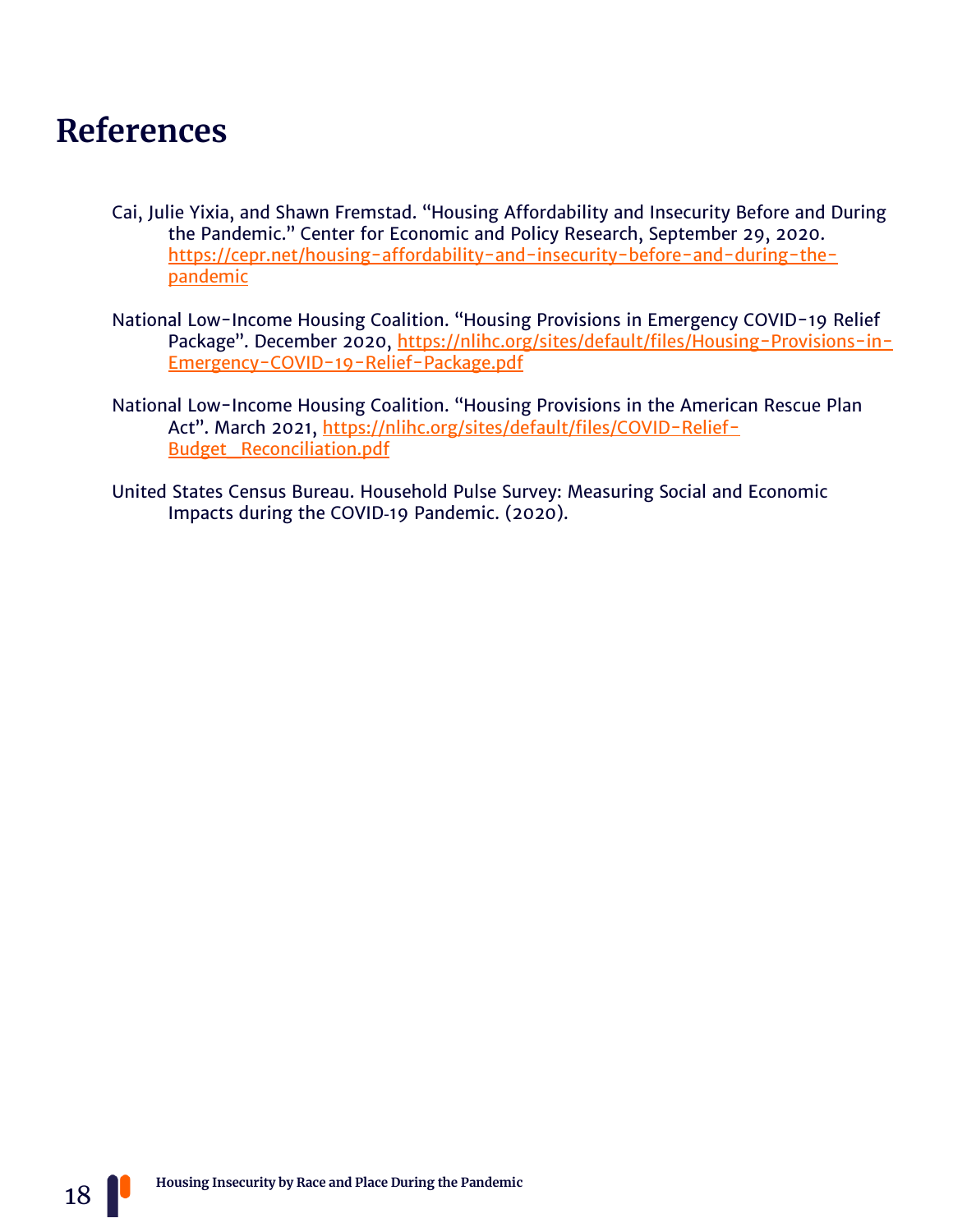### **Methodology**

The data on housing insecurity for 2020 are from the Census Bureau's Household Pulse Survey (HPS), a weekly survey which began in April 2020**<sup>5</sup>** . The first phase of data collection ended in late July, with a one-month break between the first and second wave of data collection. Although the survey questions pertaining to housing from August and onward are slightly different from the earlier wave, one question remained unchanged: How confident are respondents that their household will be able to pay its next housing payment on time? The listed answers for the question are no/slight/moderate/high confidence and payment is/will be deferred. We define households being housing insecure if they reported no or slight confidence or if they anticipated deferring, or had already deferred, next month's payment. This applies to the 2020 data in Figures 1, 2, 6 and 7, covering April 2020 through December 2020.

Three survey questions in the Census HPS (August 2020 to December 2020) measure housing insecurity: (1) whether the household is currently caught up on rent or mortgage payments; (2) how confident respondents are that their household will be able to pay its next housing payment on time; and (3) for households that are not caught up on rent or mortgage payments, how likely it is that the household will have to leave its current home or apartment within the next two months due to eviction or foreclosure. Figures 3, 4, 5 and 8 are based on data covering August 2020 through December 2020. We categorize answers to the second question as a dichotomous variable and define households as lacking confidence about upcoming payments if they reported no or slight confidence or if they anticipated deferring, or had already deferred, next month's payment. The listed answers for the third question are: very/somewhat/not very/not likely at all. We define a household as being likely to experience displacement in the following two months if they reported "very or somewhat likely" (see Figure 5). Figure 4 combines renters' and homeowners' data and defines housing insecurity as respondents reporting not catching up on home payment or lacking confidence about upcoming payment.

**<sup>5</sup>** Household Pulse Survey 2020.